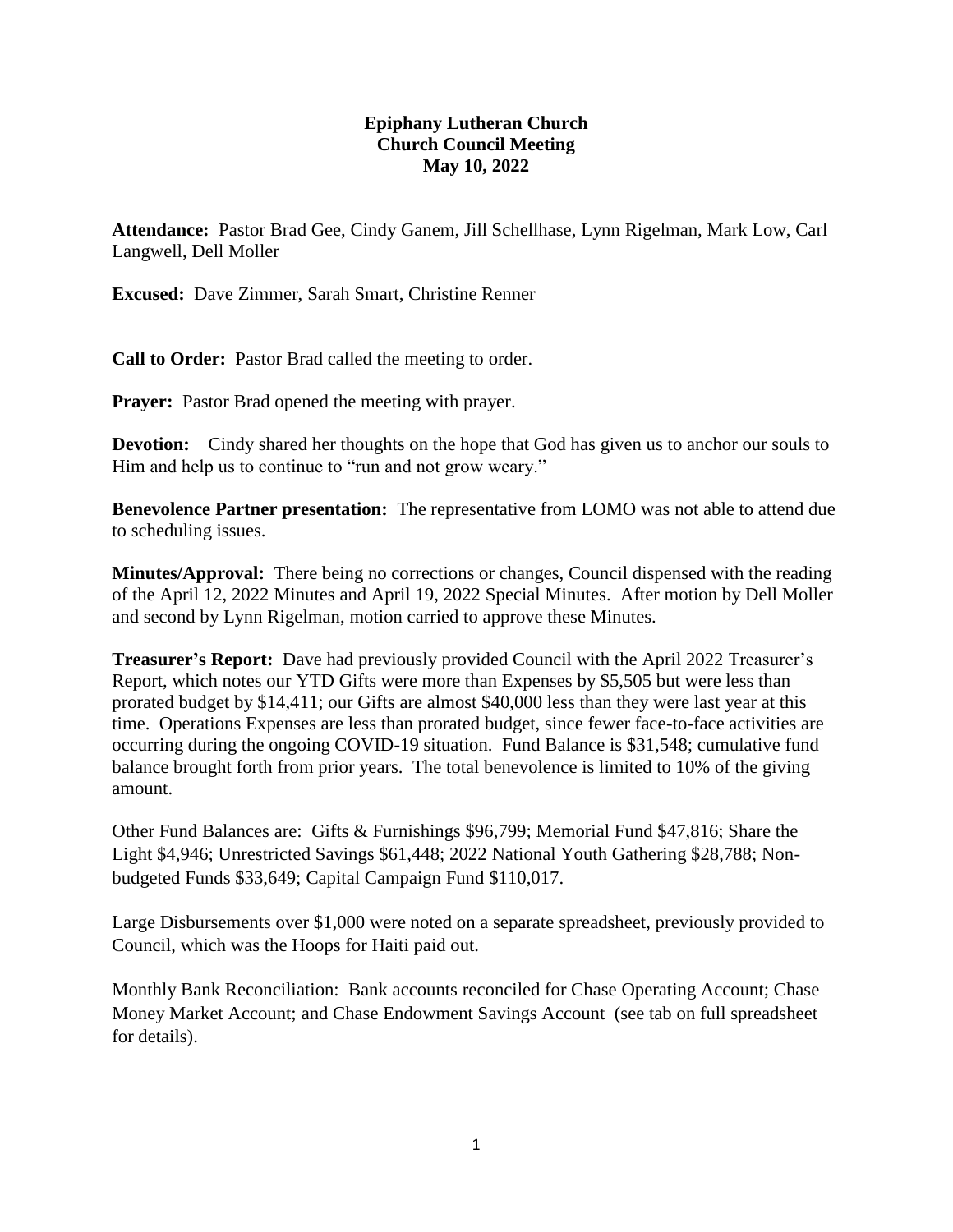Bank Balances are: Operating Accounts \$115,757; \$294,560 (Chase Operating accounts & Money Market Account). Endowment Cash & Investments \$264,500.

Other Item(s): Nature and extent of future reporting at discretion of new treasurer and council needs. This will continue as is until I get a better handle on what is available and what is desired by the church council. Feel free to request any additional information that you feel may be helpful in order to fulfill our fiduciary duties.

There were no questions or corrections on the Treasurer's Report. After motion by Lynn Rigelman and second by Cindy Ganem, motion carried to approve the April 2022 Treasurer's Report.

## **Pastor's Time:**

- Epiphany members will be marching in the June 18 Columbus Pride Parade
- Lynn Rigelman has agreed to take over the open Youth Council position for the remainder of 2022. After motion by Dell Moller and second by Jill Schellhase, motion carried approving this change.
- In honor of National Missing Children's Day, there will be a presentation on human trafficking on May 14 at Epiphany. Connect has the details.
- **Council is being asked to attend a 3-part workshop entitled Building Capacity for Relational Equipping. This workshop will be held on Oct. 10, 17, and 24 from 7p-9p.** Other attendees will include the Office Staff and the members of the inclusive team; depending on space, it may also be open to interested Epiphany members. The workshop will be led by Sandra Quick and will cover the importance of inclusivity of all races here at Epiphany.
- $-$  The form was sent in to include Epiphany in the Pickerington July  $4<sup>th</sup>$  Parade. There will be some kind of handout—the rainbow pens, a bookmark Laura Reed made, and an informational card about us.
- Joseph's Coat will hold a "shred-it" day in our parking lot on Saturday, Aug. 13. Question was asked if they make money on this; Pastor Brad will ask them—we assume so. The Youth will have some kind of fund-raising event on the same day. On that note, the paper collection bin that was on our parking lot has been permanently removed. Evidently the Pickerington School Board asked that all bins be taken back by the company who supplied them as they were not emptying the bins on a regular basis; not sure why our bin was also removed. This was a money maker project for our Youth.
- Nine new members will be received on Sunday, May 15 (includes 2 baptisms): Mike Parsons, Robert and Michelle Adams, and the family of Josh and Stacia Thornton (Daniel, Caleb, Elijah, Ada). After motion by Cindy Ganem and second by Carl Langwell, motion carried approving the addition of these new members to Epiphany.
- The Singing Buckeyes will hold a concert here on the afternoon of Aug. 21.
- The new sound board has been purchased and Drew will be installing it. With the purchase of new mikes and cables, the total cost is expected to be around \$5,200; we approved up to \$7,500 for this project.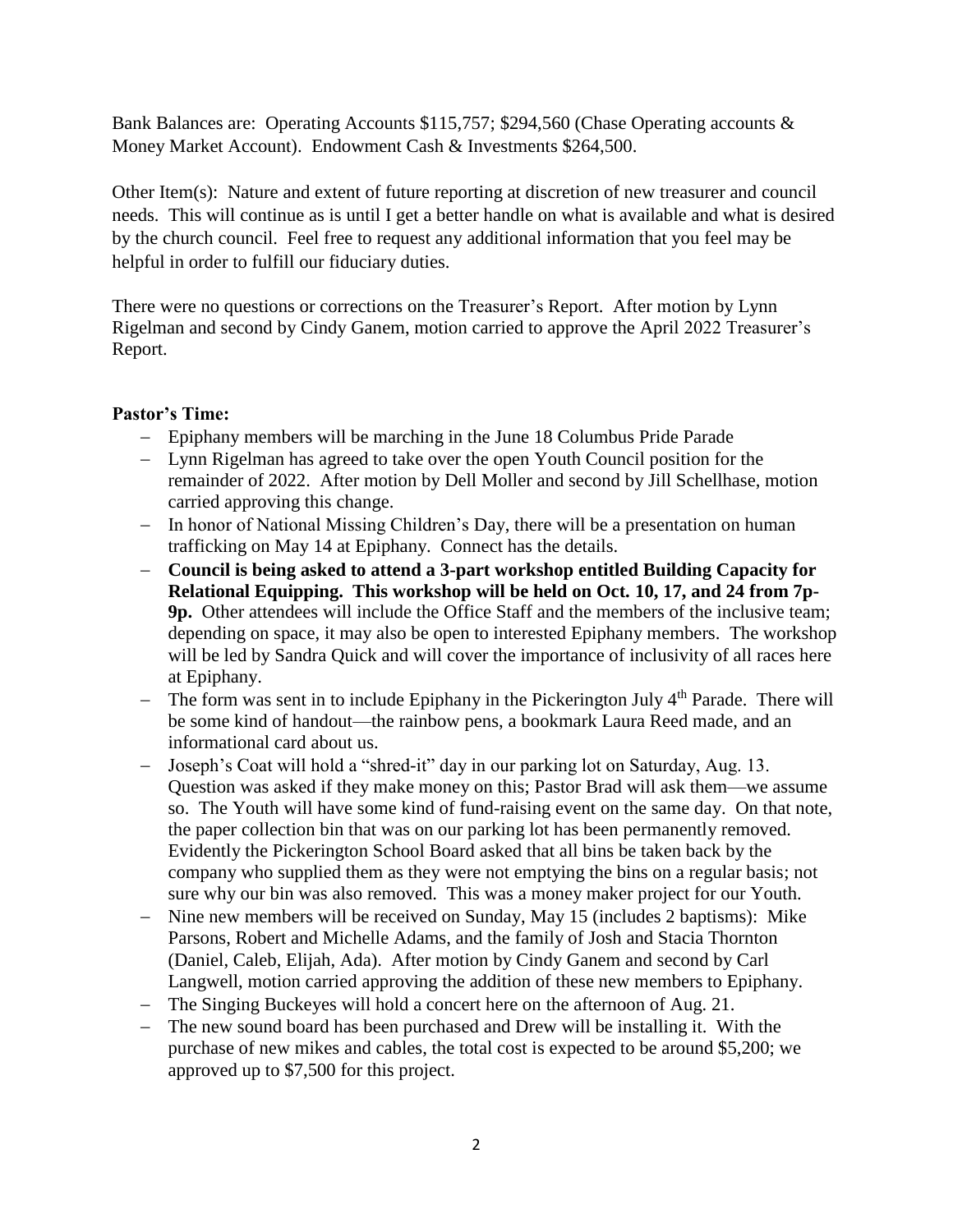- The Administrative Assistant transition from 2 part-time to 1 position is still going well. We need 1 or 2 volunteers to be trained to cover when Dori is absent for vacation (she has a 2-week vacation in June) or other reasons, with the coverage hours expected to be 9a-12p; it will be a paid position. If anyone has a suggestion of someone to approach for this purpose, please let Pastor Brad know.
- Confirmation was held this past Saturday evening. Usually this is held during Church service but it was felt safer to have this separate ceremony due to ongoing COVID cases. It is expected to return to the normal Sunday ceremony next year.
- Jamie Ulrich (Intern) is now in the Middle East for a study tour.
- Pastor Brad helped host a dinner at First English where 120 people were served. He believes Mike and Polly Renner are getting a little weary of organizing this effort. He has a couple of people who may be interested in taking over this community outreach.

## **Committee Reports:**

**Budget and Finance:** Nothing to report.

**Congregational Life:** Nothing to report.

**Evangelism:** The one member on this Committee has handed all her notes over to Mark. This Committee is in serious need of new members! Mark asked if we can get David and the band for our usual July 4<sup>th</sup> parking lot party.

**Pre-School Board:** As previously reported, we have looked at the possibility of partnering with Head Start. They currently have to take the local children to Lancaster, which is a 1.5 hour drive. They are aware we would also like to reopen our preschool to run concurrent with their program. We met with the Head Start rep in April to get more information:

- They would like to have the use of our nursery since it has a bathroom; we would have use of the nursery on Sundays and Wednesday nights
- Would have up to 20 three and four year olds, staffed by 1 teacher and 1 assistant
- $-$  Hours would be from 8:15a to 4:00p
- If we reach an agreement, they would install a climber in our play area which would be ours to keep and our preschool would have the use of it
- They will either pay rent or "pay in kind"; we need to find out what the latter means
- They pay for all their supplies and other items like carpet cleaning
- The plan is to start using our building in January 2023

NOTE: Council had some initial suggestions for language which needs to be in the contract with Head Start such as a hold harmless, spell out the exact use of facilities/equipment, etc. Please let Lynn know of other contract language that should be used.

The Epiphany Preschool would reopen in the Fall of 2023 for 3-year olds and pre-kindergarten children, using the quad room and the HMOC. We plan to expand the hours to make it more palatable for parents. We would like to open a full-time pre-kindergarten down the road, once we have the money to pay for additional teachers. Elaine Schroeder has been approached about